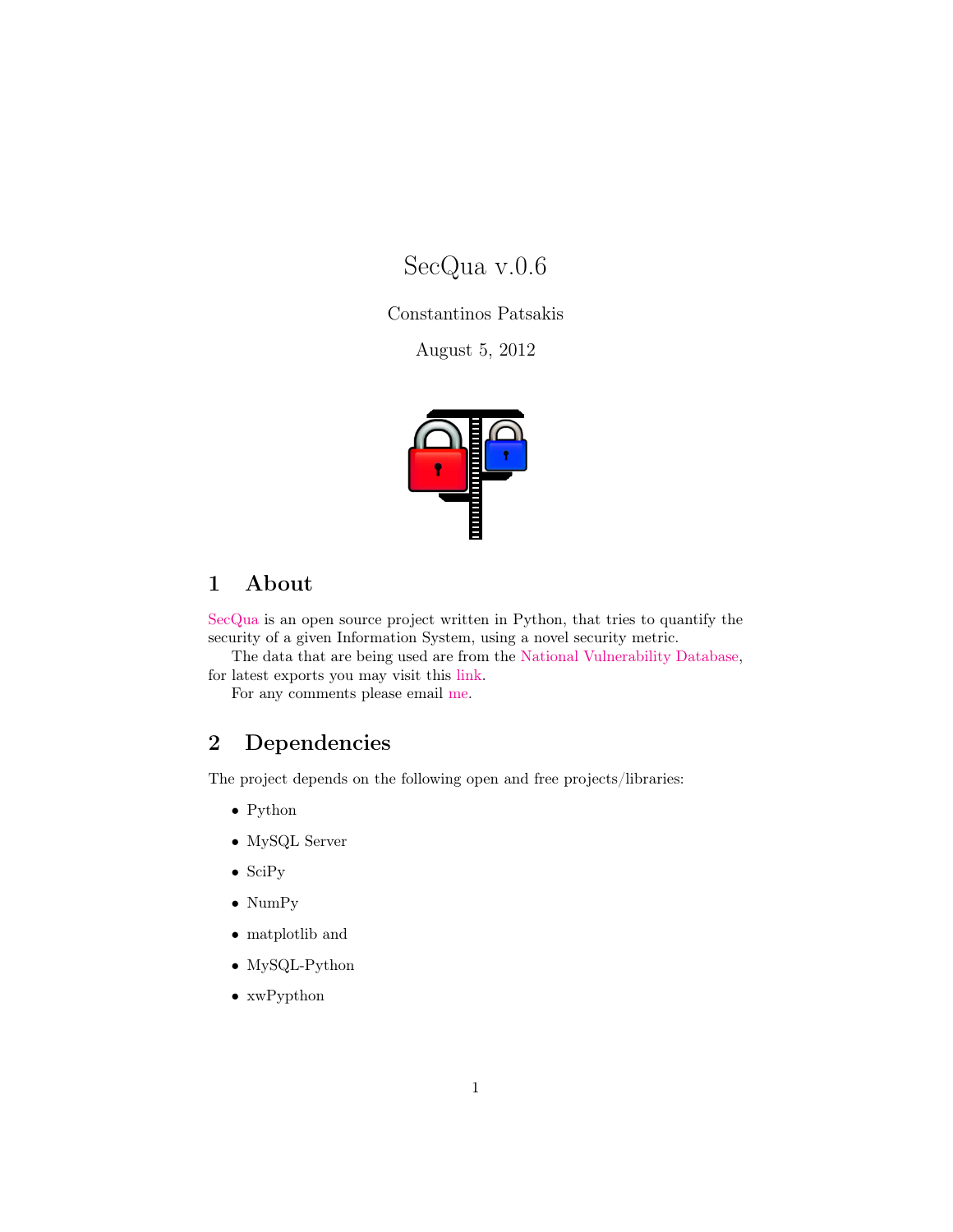### 3 Install

#### 3.1 Ubuntu/Debian

For Ubuntu users you should have installed MySQL, if not run:

sudo apt-get install mysql-server

To install Python and the needed libraries open a terminal and type:

sudo apt–get install python python-mysqldb python-matplotlib python−scipy python−wxgtk2.8

Download the latest version and extract it in a folder. Open file config.ini and edit the file according to your MySQL installation, add your name for author of the report, fix paper size, the type of splines etc.

To import the database, extract the file named nvd.zip, open a terminal and go to the extracted file. Then open a terminal, browse to the folder where you extracted the compressed file and type:

```
mysql −u root −p <nvd.sql
```
#### 3.2 Windows

Download and install the following:

- Python 2.7.3 Windows Installer from [here](http://www.python.org/download/)
- MySQL Server from [here](http://www.mysql.com/downloads/mysql/)
- SciPy 2.7 super pack from [here](http://sourceforge.net/projects/scipy/files/)
- NumPy 2.7 super pack from [here](http://sourceforge.net/projects/numpy/files/)
- matplotlib from [here](http://sourceforge.net/projects/matplotlib/)
- MySQL-Python from [here](http://pypi.python.org/pypi/MySQL-python/) (for easier installation, get it from [here\)](http://www.lfd.uci.edu/~gohlke/pythonlibs/).
- wx-Python 2.8 from [here](http://wxpython.org/download.php)

Open file config.ini and edit the file according to your MySQL installation, add your name for author of the report, fix paper size, the type of splines etc. Finally, open a command line and execute:

mysql −u root −p <nvd.sql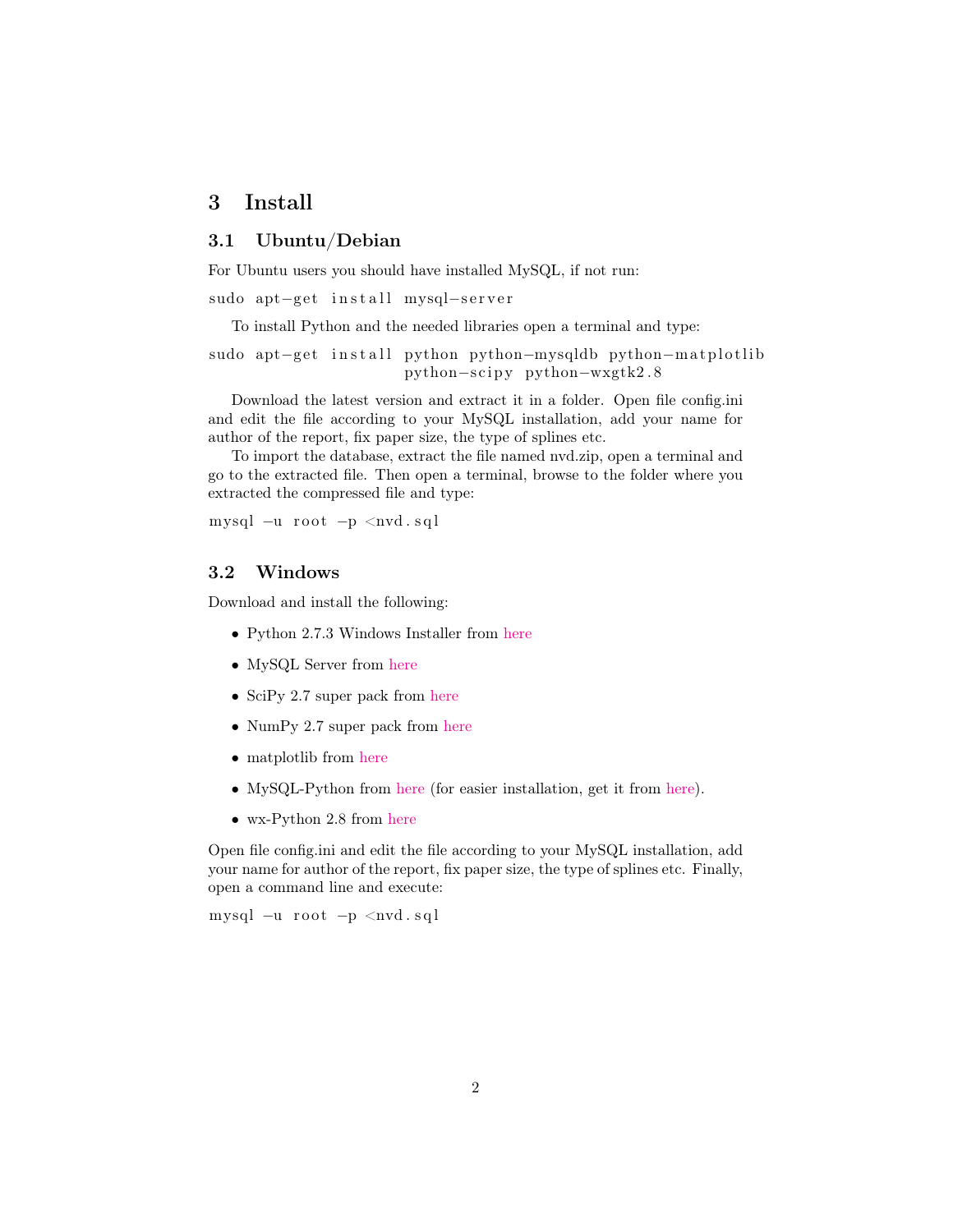<span id="page-2-0"></span>

Figure 1: Main window and menu.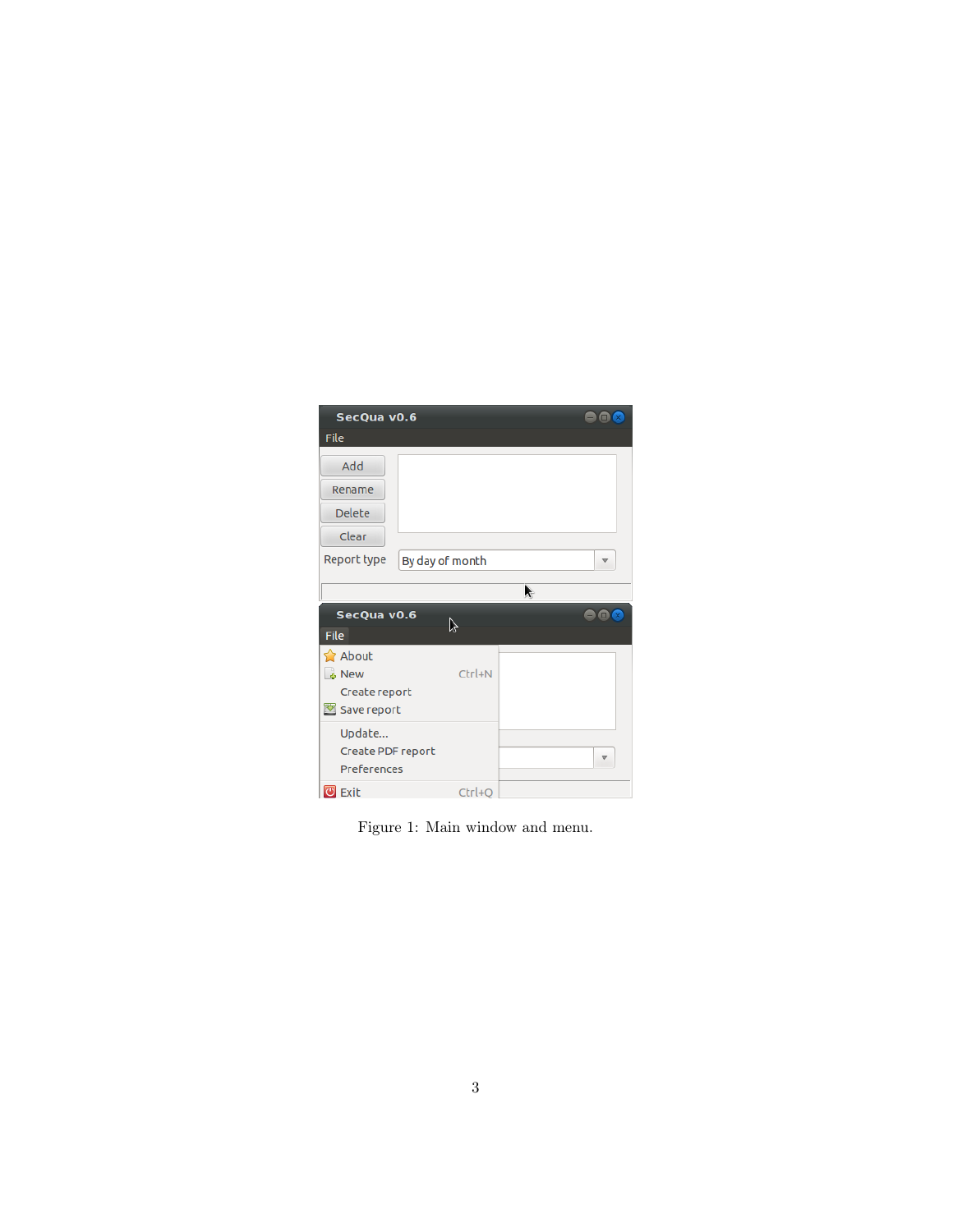## 4 Run

From the folder you extracted the files run:

python secqua−g ui . py

A window will pop up, figure [1,](#page-2-0) where you choose the report type by day of week, day of month etc. To add, edit, delete components press the according buttons. The supported format supports SQL regular expression syntax. For example typing windows will try to find any vulnerabilities regarding windows, that means all software that in their name have the word windows. To better quantify the security level, as the previous query will not only return results for Microsoft Windows, but for other software as well, refine the query e.g. windows\_server\_2008 or windows\_xp. Even better, type kernel:2.6.[23][0-9] in order to search for linux kernels from 2.6.20 and above or even microsoft\*.windows\_server\_2003 to ensure that only Microsoft products have been selected. Leave blank and press <enter> to finish with IS software.

When finished with the data entry, go to  $\text{File} > \text{Create report}$ , a figure displaying the security status over the selected period will be shown and the calculated security level as well, figure [2.](#page-4-0) To save the report, go to  $\text{File}\text{>}$ Save, just remember it is a LAT<sub>E</sub>Xfile. If you have installed LAT<sub>E</sub>X, you may create the PDF file by selecting **File**>Create PDF report.

A typical report can be download from [here.](http://cs.unipi.gr/kpatsak/secqua/example.pdf)

The exported graphs are like the ones in figure [2.](#page-4-0)

To update the database you go to File>Update... and either type the local address of the XML file you have downloaded from National Vulnerability Database or just the URL with the link to this XML file.

## 5 Licence

SecQua is licensed under the GPL ver.2. The full text of the license is available [here.](http://www.gnu.org/licenses/old-licenses/gpl-2.0.html)